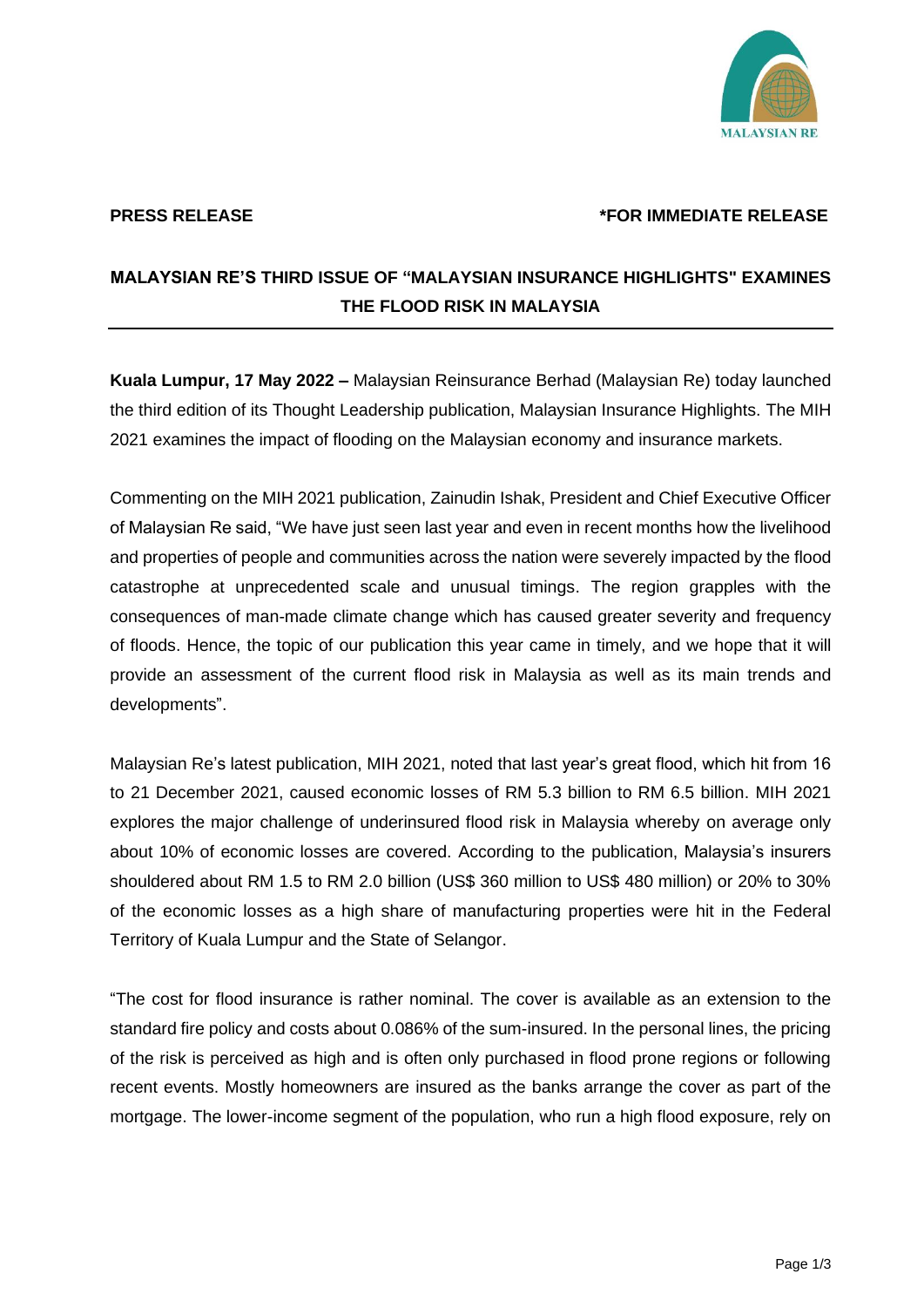

the government in case of a loss. In the recent flood it supported the people affected with a financial contribution of RM 1.4 billion. Currently, we are working with Bank Negara and Malaysia's National Disaster Management Agency (NADMA) to develop a solution that ties together those who can afford to insure with those who cannot" added Zainudin.

MIH 2021 accentuates the need to address the protection gap as flood risk increases, where the demand for flood cover is influenced by the government's support of the country's low-income segment for the loss caused by a disaster. This third edition of MIH also states that the December flood has impacted the pricing for flood coverage in Malaysia's insurance markets. Insurers are also expected to review their reinsurance structures to ensure they have sufficient coverages in place, due to the changing in understanding of flood risk in Malaysia.

"From an insurance point of view, there is a need to push for a deeper discussion to find a solution to better cover the country's flood risk by bringing together the insurance sector, the regulator (Bank Negara), NADMA and the government. While previously, the focus had been on developing a coverage which foremost addressed the exposure of the lower-income segments of Malaysia's population, the current wholesome solutions aim to provide faster protection to consumers and encompass all parts of society or policyholders", added Zainudin.

MIH 2021 was published in partnership with Faber Consulting AG, a Zurich-based research, communication, and business development consultancy. The findings of MIH 2021 are based on structured interviews with more than 24 executives representing 22 Malaysian insurers, reinsurers, intermediaries, and trade associations. With the publication of the third issue of MIH this year, Malaysian Re hopes to spur the industry to elevate the flood insurance penetration nationwide.

For more information and to download a copy of MIH 2021, please visit [www.malaysian-re.com.my.](http://www.malaysian-re.com.my/)

.

###